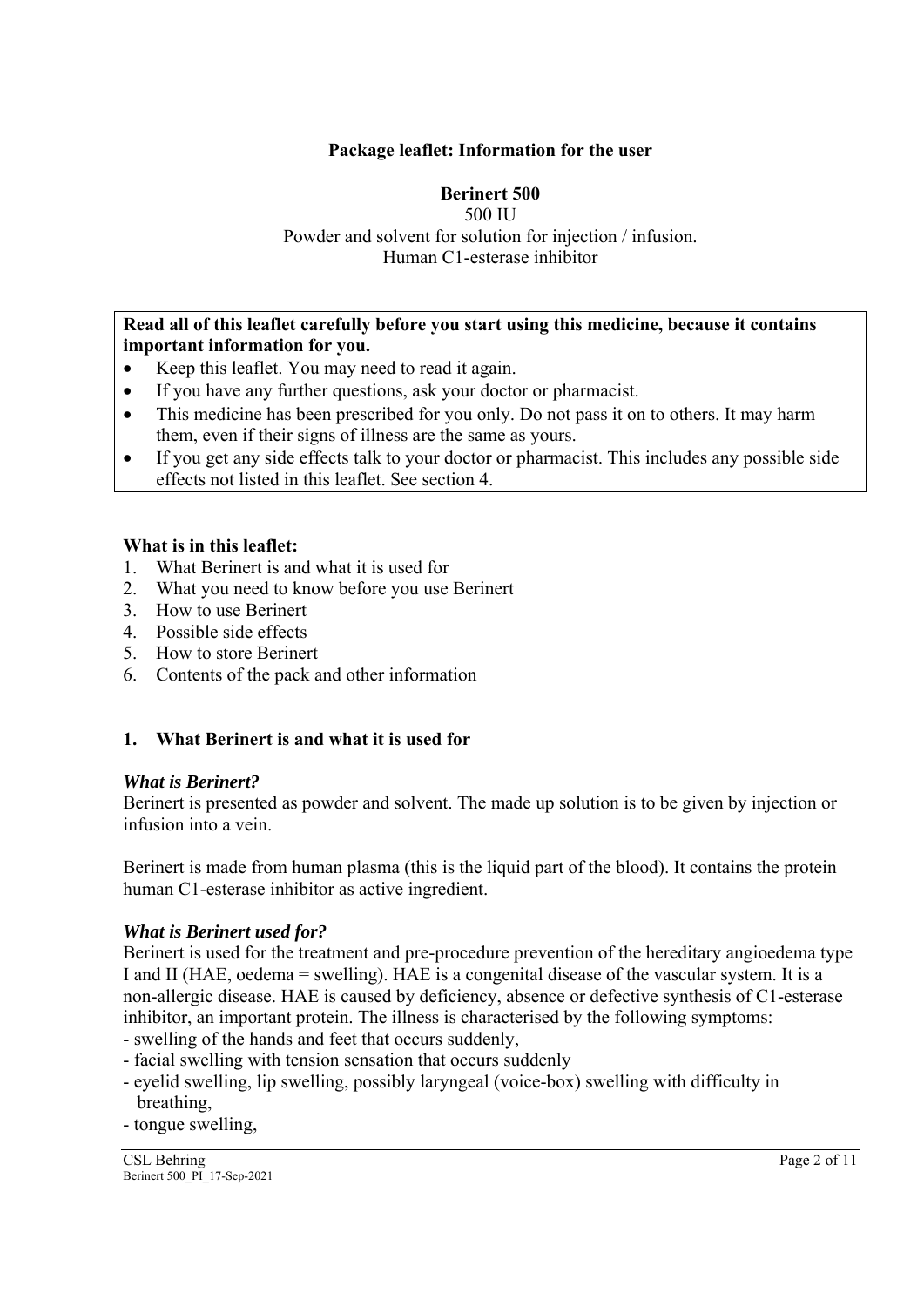- colic pain in abdominal region

Generally, all parts of the body can be affected.

# **2. What you need to know before you use Berinert**

The following sections contain information that your doctor should consider before you are given Berinert.

# **Do not use Berinert:**

 if you are allergic to the protein C1-esterase inhibitor or any of the other ingredients of this medicine listed in section *6.*  **Please inform your doctor or pharmacist if you are allergic to any medicine or food.**

# **Warnings and precautions:**

- if you have experienced allergic reactions on Berinert in the past. You should take antihistamines and corticosteroids prophylactically if advised by your doctor.
- when allergic or anaphylactic-type reactions occur (a serious allergic reaction that causes severe difficulty in breathing or dizziness). **The administration of Berinert should then be stopped immediately (e.g. discontinue infusion).**
- if you suffer from laryngeal swelling (laryngeal oedema). You should be carefully monitored with emergency treatment in stand-by.
- during unlicensed use beyond the approved indications and posology (e.g. Capillary Leak Syndrome, CLS). See section *4. "Possible side effects"*.

Your doctor will consider carefully the benefit of treatment with Berinert compared with the risk of these complications.

# *Virus safety*

When medicines are made from human blood or plasma, certain measures are put in place to prevent infections being passed on to patients. These include:

- careful selection of blood and plasma donors to make sure those at risk of carrying infections are excluded, and
- the testing of each donation and pools of plasma for signs of virus/infections.

Manufacturers of these products also include steps in the processing of the blood or plasma that can inactivate or remove viruses. Despite these measures, when medicines prepared from human blood or plasma are administered, the possibility of passing on infection cannot be totally excluded. This also applies to any unknown or emerging viruses or other types of infections.

The measures taken are considered effective for enveloped viruses such as human immunodeficiency virus (HIV, the AIDS virus), hepatitis B virus, hepatitis C virus (inflammation of the liver) and for the non-enveloped viruses hepatitis A (inflammation of the liver) and parvovirus B19.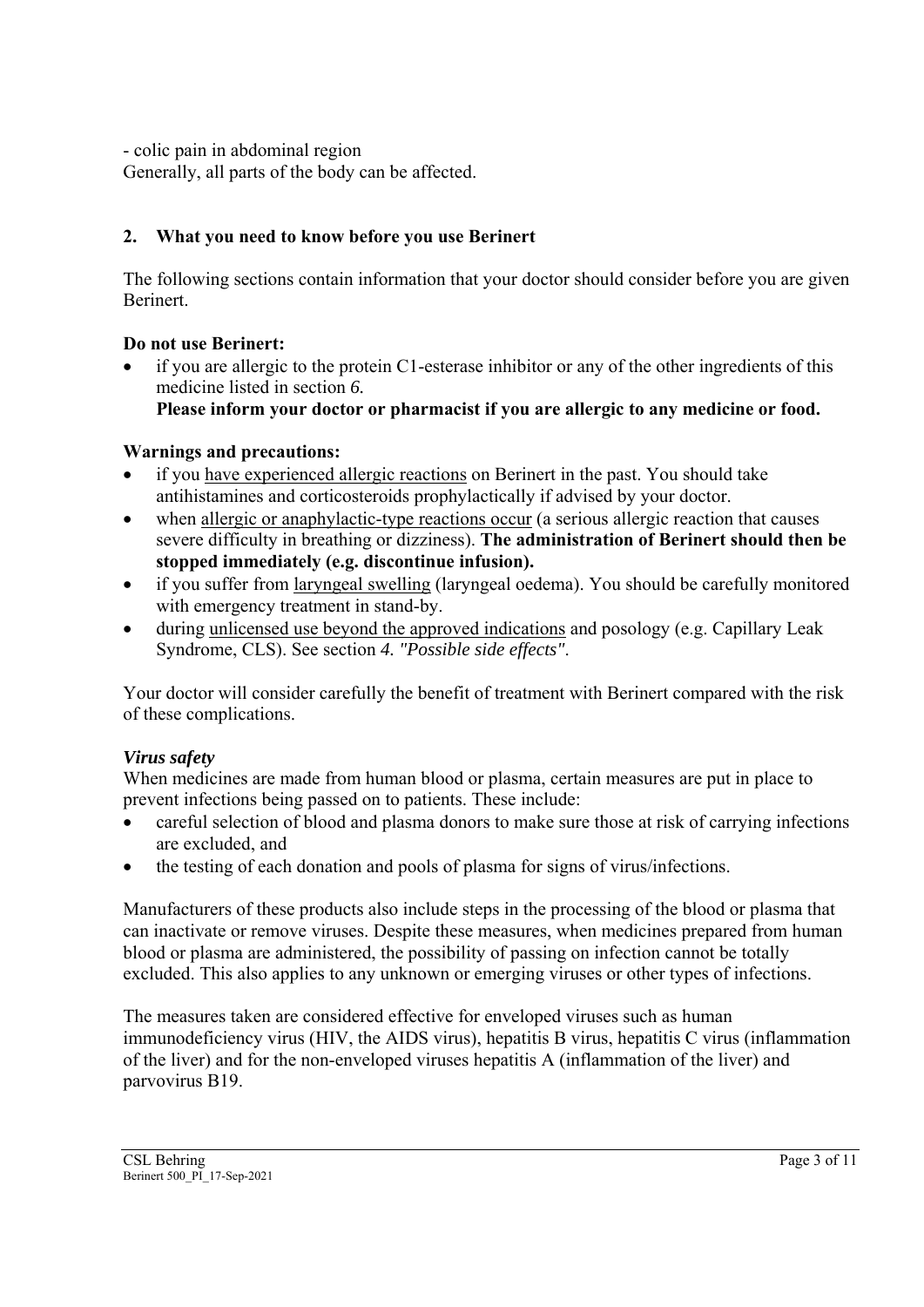Your doctor may recommend that you consider vaccination against hepatitis A and B if you regularly/repeatedly receive human plasma-derived products.

It is strongly recommended that every time that Berinert is given, the date of administration, the batch number and the injected volume should be recorded.

## **Other medicines and Berinert**

- Please tell your doctor or pharmacist if you are taking or have recently taken any medicines, including medicines obtained without a prescription.
- Berinert should not be mixed with other medicinal products and diluents in the syringe/infusion set.

## **Pregnancy and breast-feeding**

- If you are pregnant or breast-feeding, think you may be pregnant or are planning to have a baby, ask your doctor or pharmacist for advice before taking this medicine.
- During pregnancy and breast-feeding Berinert should be given only if it is clearly needed.

## **Driving and using machines**

No studies on the effects on the ability to drive and use machines have been performed.

## **Important information about some of the ingredients of Berinert**

Berinert contains up to 49 mg sodium (main component of cooking/table salt) in each vial. This is equivalent to 2.5 % of the recommended maximum daily dietary intake of sodium for an adult.

## **3. How to use Berinert**

Treatment should be started and supervised by a doctor who is experienced in the treatment of C1 esterase inhibitor deficiency.

## **Dosage**

## **Adults**

Treatment of acute angioedema attacks: 20 IU per kilogram body weight (20 IU/kg b.w.).

Pre-procedure prevention of angioedema attacks: 1000 IU less than 6 hours prior to a medical, dental, or surgical procedure.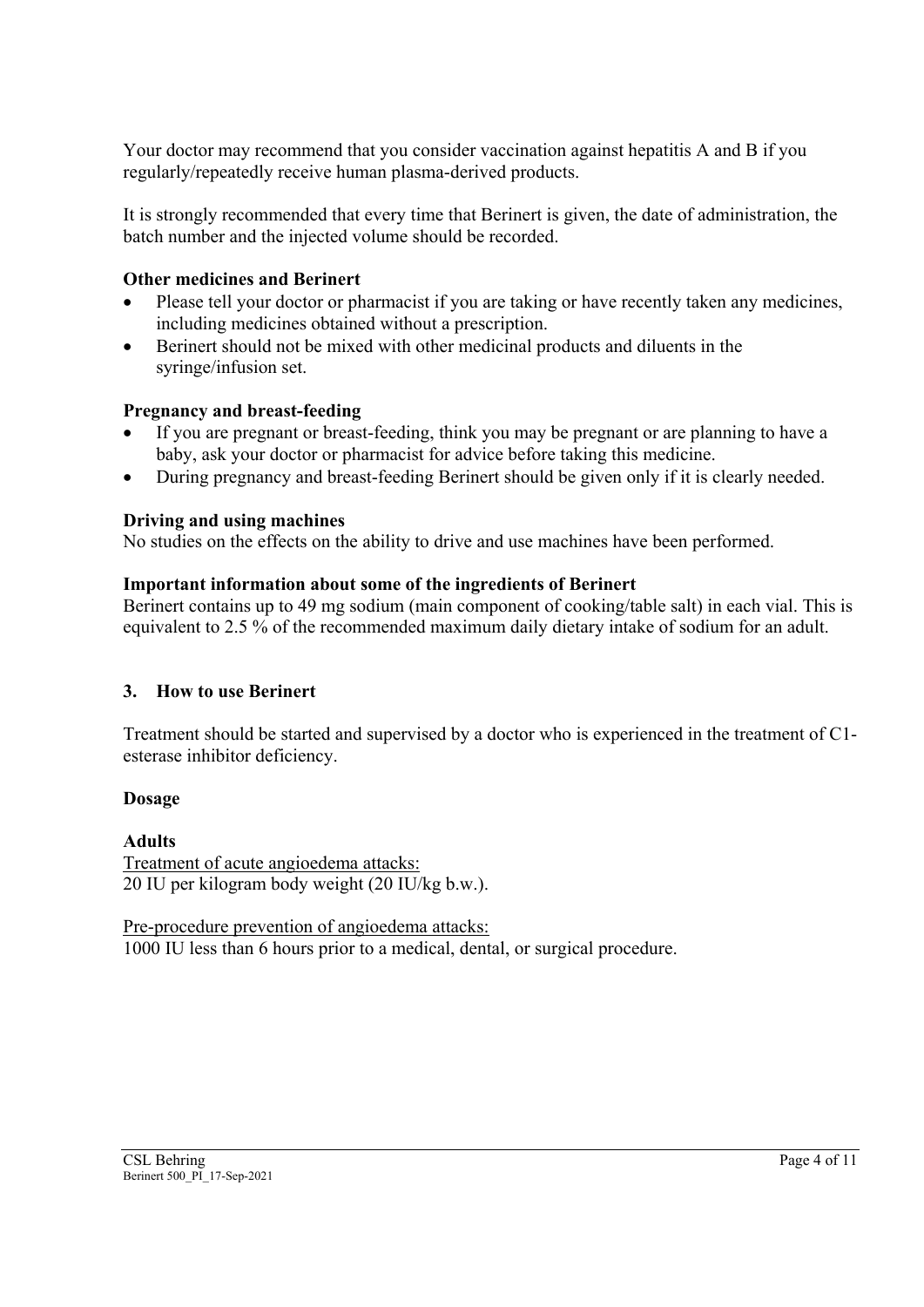### **Paediatric population**

Treatment of acute angioedema attacks: 20 IU per kilogram body weight (20 IU/kg b.w.).

#### Pre-procedure prevention of angioedema attacks:

15 to 30 IU per kilogram body weight (15-30 IU/kg b.w.) less than 6 hours prior to a medical, dental or surgical procedure. Dose should be selected taking into account clinical circumstances (e.g. type of procedure and disease severity).

#### *Overdose*

No case of overdose has been reported.

#### **Reconstitution and method of administration**

Berinert is usually injected into a vein (intravenously) by your doctor or nurse. You or your carer might also administer Berinert as an injection, but only after receiving adequate training. If your doctor decides that you may be suitable for such home-treatment, he/she will give you detailed instructions. You will be required to keep a diary in order to document each treatment received at home and to bring it to each of your visits to the doctor. Regular review of your/your carer's injection technique will be performed to ensure continued appropriate handling.

#### *General instructions*

- The powder must be dissolved and withdrawn from the vial under aseptic conditions. Use the syringe provided with the product.
- The made up solution should be colourless and clear. After filtering or withdrawal (see below) the solution should be checked by eye for small particles and discoloration, before it is administered.
- Do not use the solution if it is visibly cloudy or if it contains flakes or particles.
- Any unused product or waste material should be disposed of in accordance with local requirements and as instructed by your doctor.

## *Reconstitution*

Without opening either vial, warm the Berinert powder and the solvent to room temperature. This can be done either by leaving the vials at room temperature for about an hour, or by holding them in your hands for a few minutes. DO NOT expose the vials to direct heat. The vials must not be heated above body temperature (37°C).

Carefully remove the protective caps from the solvent vial and the product vial. Clean the exposed rubber stoppers of both vials with one alcohol swab each and allow them to dry. The solvent can now be transferred to the powder with the administration set (Mix2Vial) attached. Please follow the instructions given below.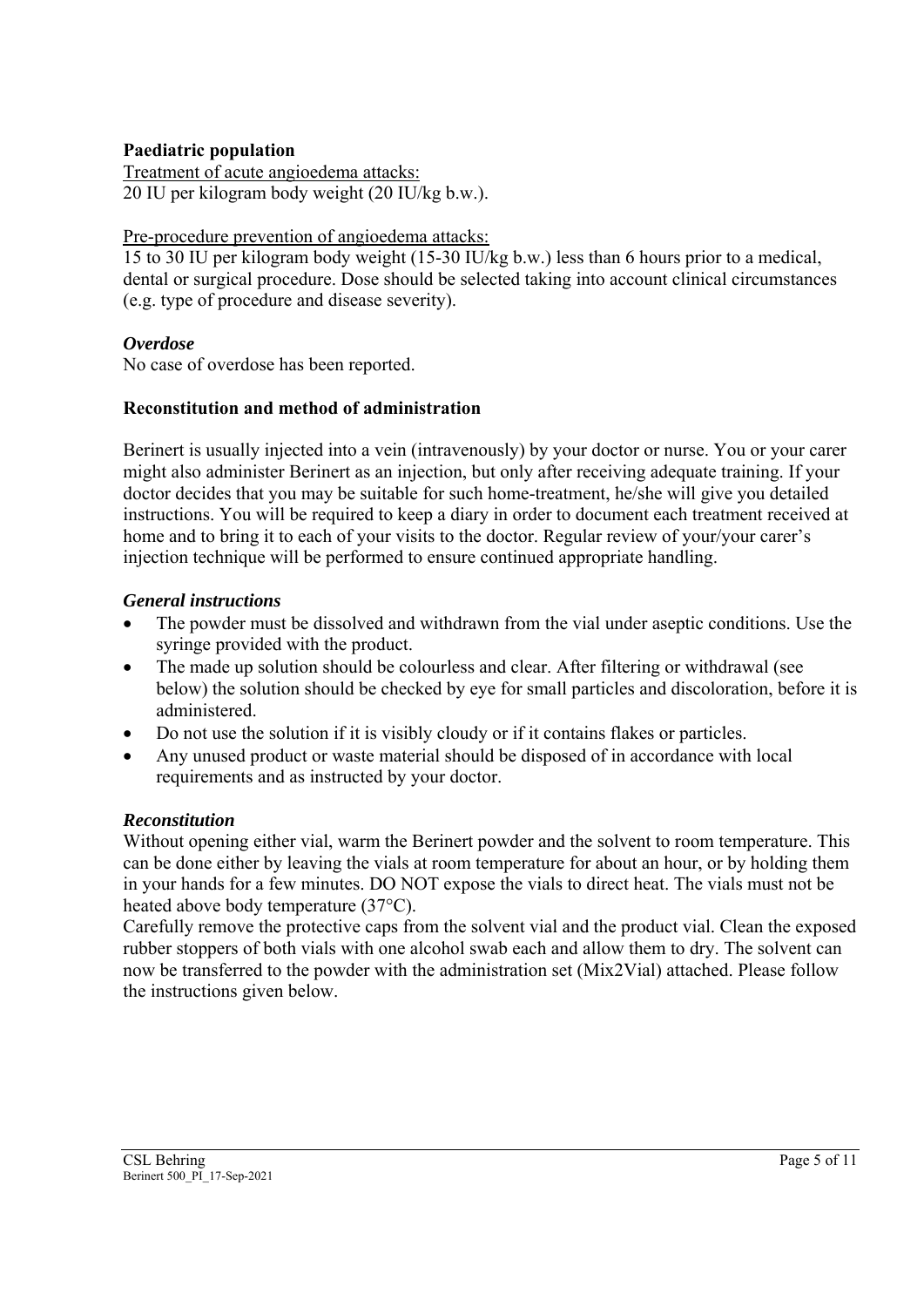| 1 | 1. Open the Mix2Vial package by peeling off<br>the lid. Do <b>not</b> remove the Mix2Vial from the<br>blister package!                                                                                                                                                                    |
|---|-------------------------------------------------------------------------------------------------------------------------------------------------------------------------------------------------------------------------------------------------------------------------------------------|
| 2 | 2. Place the solvent vial on an even, clean<br>surface and hold the vial tight. Take the<br>Mix2Vial together with the blister package<br>and push the spike of the blue adapter end<br>straight down through the solvent vial<br>stopper.                                                |
| 3 | 3. Carefully remove the blister package from<br>the Mix2Vial set by holding at the rim, and<br>pulling vertically upwards. Make sure that<br>you only pull away the blister package and<br>not the Mix2Vial set.                                                                          |
| 4 | 4. Place the product vial on an even and firm<br>surface. Invert the solvent vial with the<br>Mix2Vial set attached and push the spike of<br>the transparent adapter end straight down<br>through the product vial stopper. The solvent<br>will automatically flow into the product vial. |
|   | 5. With one hand grasp the product-side of<br>the Mix2Vial set and with the other hand<br>grasp the solvent-side and unscrew the set<br>carefully into two pieces.<br>Discard the solvent vial with the blue<br>Mix2Vial adapter attached.                                                |
| 6 | 6. Gently swirl the product vial with the<br>transparent adapter attached until the<br>substance is fully dissolved. Do not shake.                                                                                                                                                        |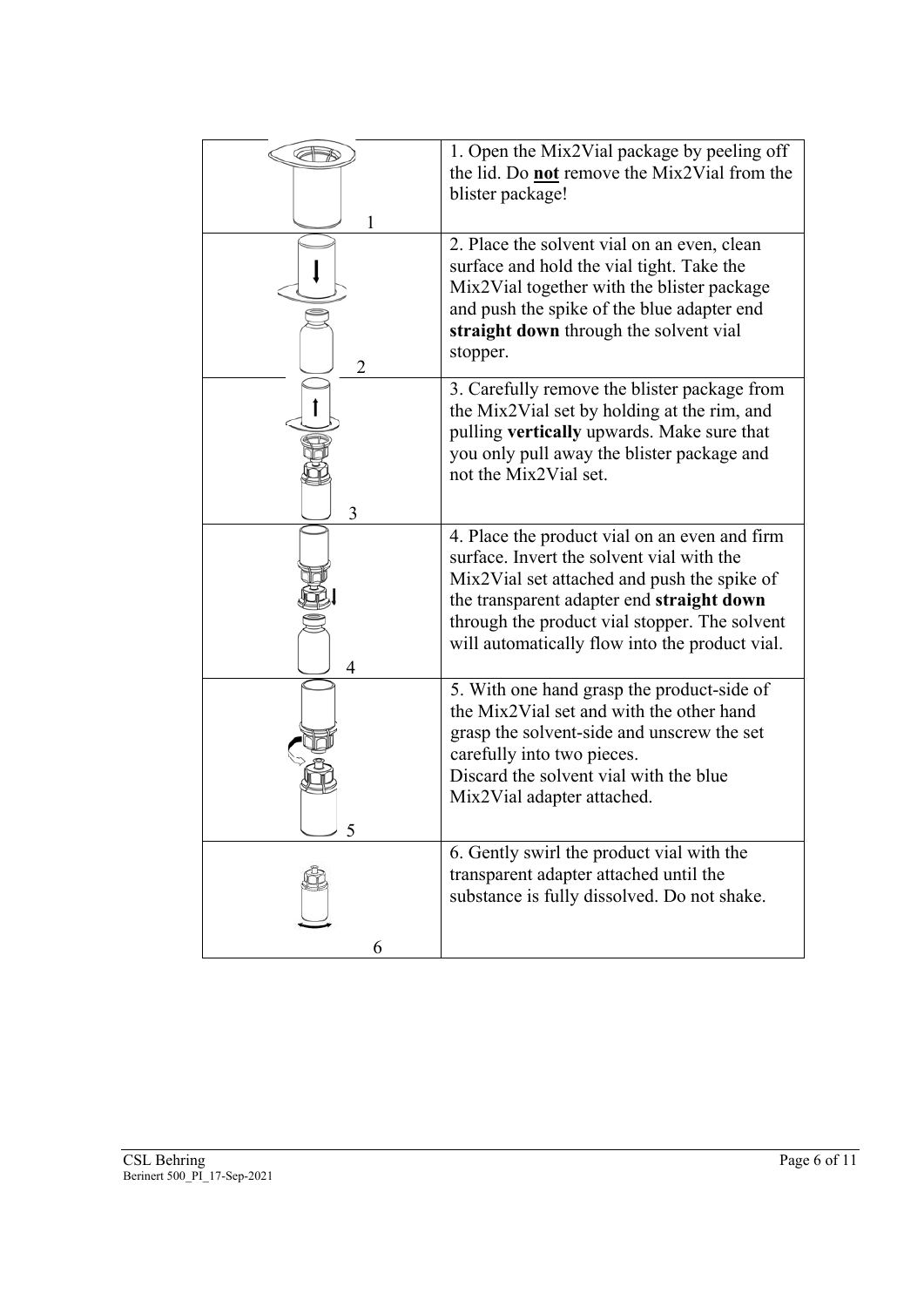

*Withdrawal and application* 

| 8. While keeping the syringe plunger pressed,<br>invert the system upside down and draw the<br>solution into the syringe by pulling the<br>plunger back slowly.                                                                     |
|-------------------------------------------------------------------------------------------------------------------------------------------------------------------------------------------------------------------------------------|
| 9. Now that the solution has been transferred<br>into the syringe, firmly hold on to the barrel<br>of the syringe (keeping the syringe plunger<br>facing down) and disconnect the transparent<br>Mix2Vial adapter from the syringe. |

# *Administration*

The solution is to be administered by slow intravenous (i.v.) injection or infusion (4 ml/minute).

# **4. Possible side effects**

Like all medicines, this medicine can cause side effects, although not everybody gets them.

## **Please contact your doctor immediately**

- **if any of the side effects occur, or**
- **if you notice any side effects not listed in this leaflet.**

Undesired reactions with Berinert are rare.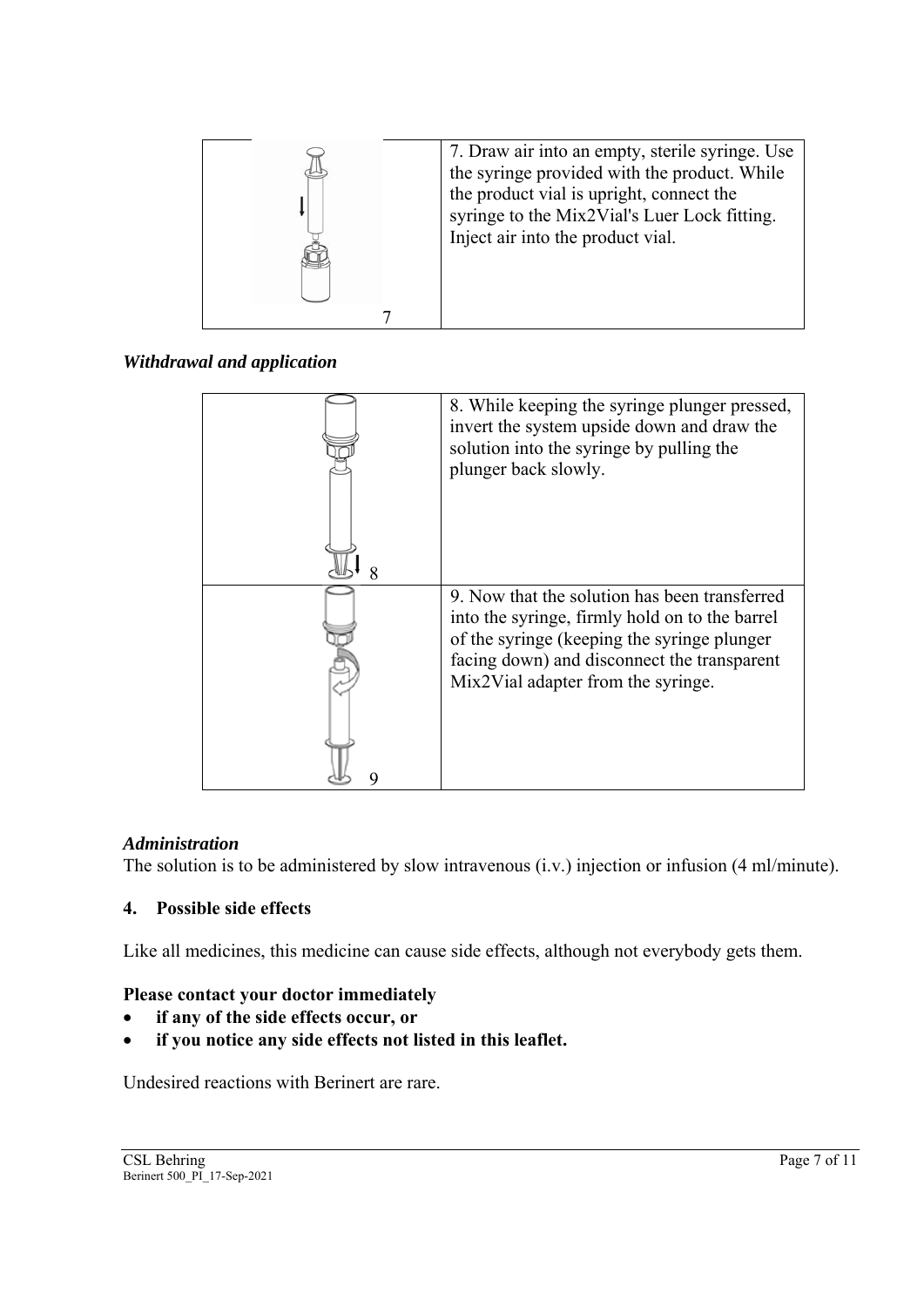The following side effects have been observed rarely (at 1 or more than 1 of 10,000 and less than 1 of 1,000 patients):

- There is a risk of increased formation of blood clots in treatment attempts for prophylaxis or therapy of Capillary Leak Syndrome (outflow of fluid from the small blood vessels into the tissue) e. g. during or after cardiac surgery under extracorporal circulation. See section *2. "Warning and precautions"*.
- Increase in body temperature as well as burning and stinging where the injection was given.
- Hypersensitive or allergic reactions (such as irregular heart beat, faster heart beat, fall in blood pressure, reddening of the skin, rash, difficulty in breathing, headache, dizziness, sickness).

In very rare cases (less than 1 of 10,000 patients or in single cases) hypersensitive reactions might progress as far as shock.

## **Reporting of side effects**

If you get any side effects, talk to your doctor or pharmacist. This includes any possible side effects not listed in this leaflet. You can also report side effects directly (see details below). By reporting side effects you can help provide more information of the safety of this medicine.

## **Ireland:**

HPRA Pharmacovigilance Earlsfort Terrace IRL - Dublin 2 Tel: +353 1 6764971 Fax: +353 1 6762517 Website: www.hpra.ie e-mail: medsafety@hpra.ie

# **Malta:**

ADR Reporting Website: www.medicinesauthority.gov.mt/adrportal

# **5. How to store Berinert**

- **Keep this medicine out of the sight and reach of children.**
- Do not use Berinert after the expiry date, which is stated on the label and carton.
- Do not store above 30 °C.
- Do not freeze.
- Keep the vial in the outer carton, in order to protect from light.
- Berinert does not contain a preservative so the made-up solution should preferably be used immediately.
- If the made-up solution is not administered immediately it must be used within 8 hours and should only be stored in the **vial**.

# **6. Contents of the pack and other information**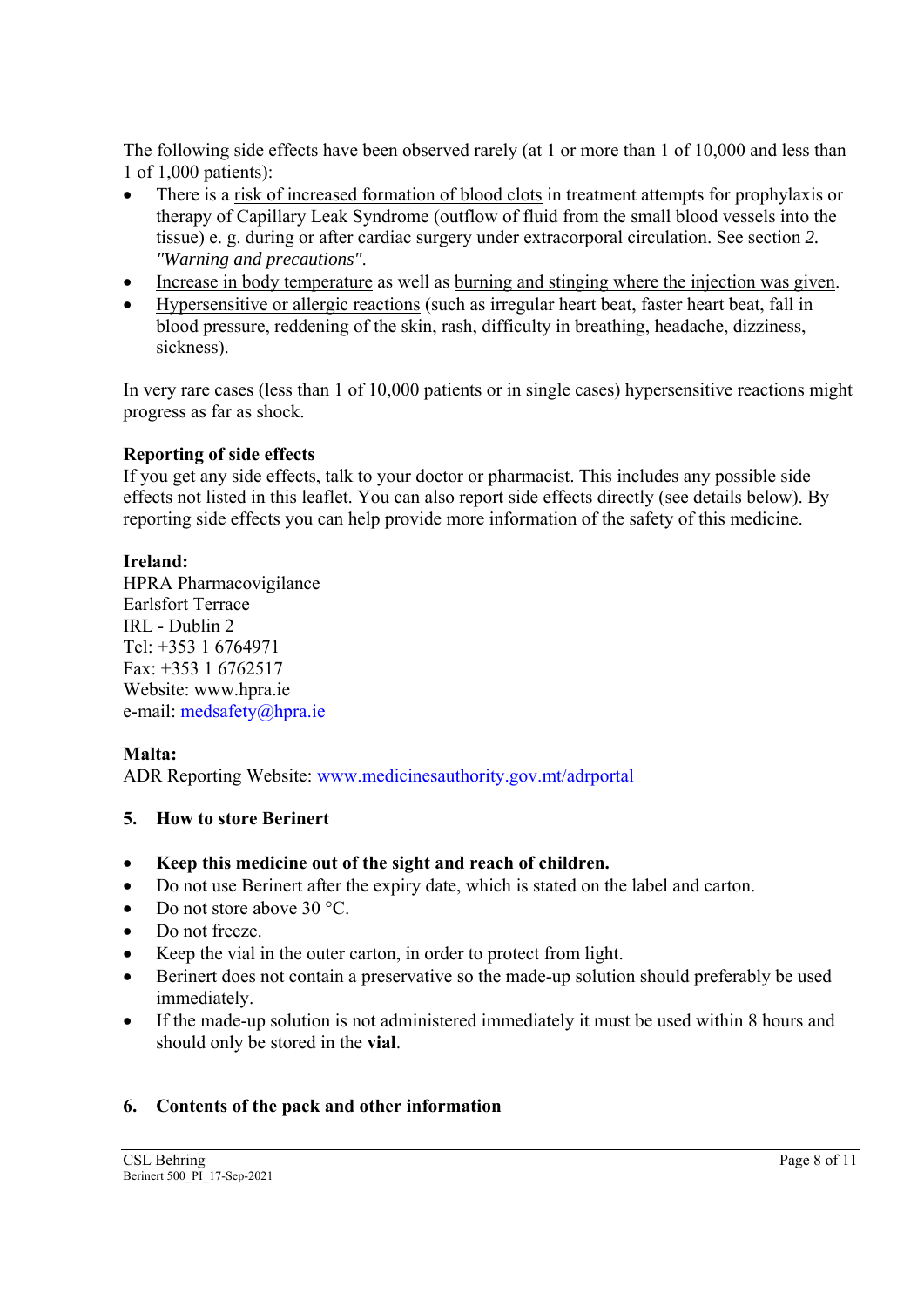## **What Berinert contains**

#### *The active substance is:*

Human C1-esterase inhibitor (500 IU/vial; after reconstitution 50 IU/ml) See section *"The following information is intended for medical or healthcare professionals only"*  for further information.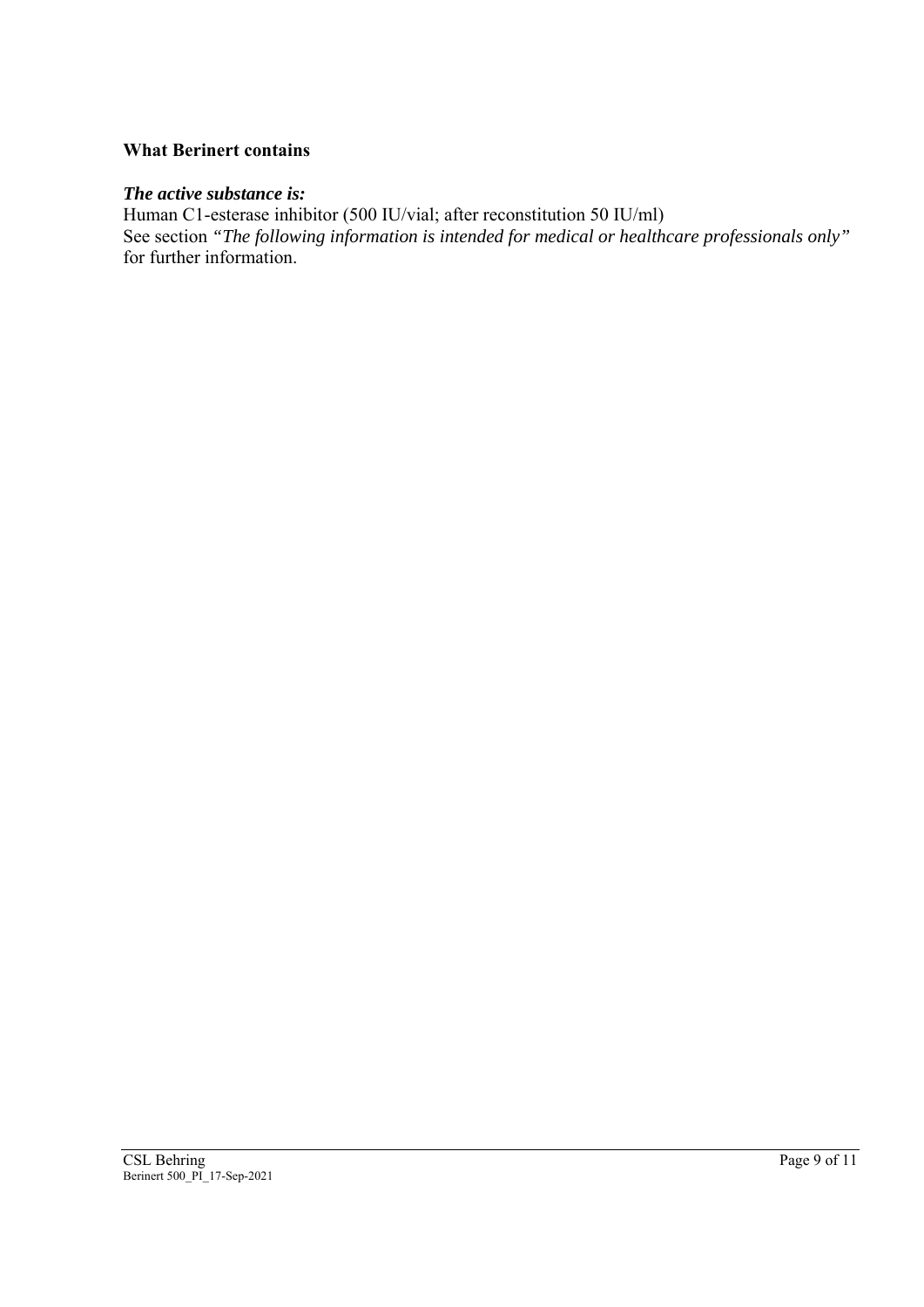## *The other ingredients are:*

Glycine, sodium chloride, sodium citrate See last paragraph of section 2. **"***Important information about some of the ingredients of Berinert*". *Solvent:* Water for injections

## **What Berinert looks like and contents of the pack**

Berinert is presented as a white powder and is supplied with water for injections as solvent. The made-up solution should be colourless and clear.

#### *Presentation*

Box with 500 IU contains: 1 vial with powder (500 IU) 1 vial with 10 ml water for injections1 filter transfer device 20/20 Administration set (inner box): 1 disposable 10 ml syringe 1 venipuncture set 2 alcohol swabs 1 plaster

## **Marketing Authorisation Holder and Manufacturer**

CSL Behring GmbH Emil-von-Behring-Strasse 76 35041 Marburg Germany